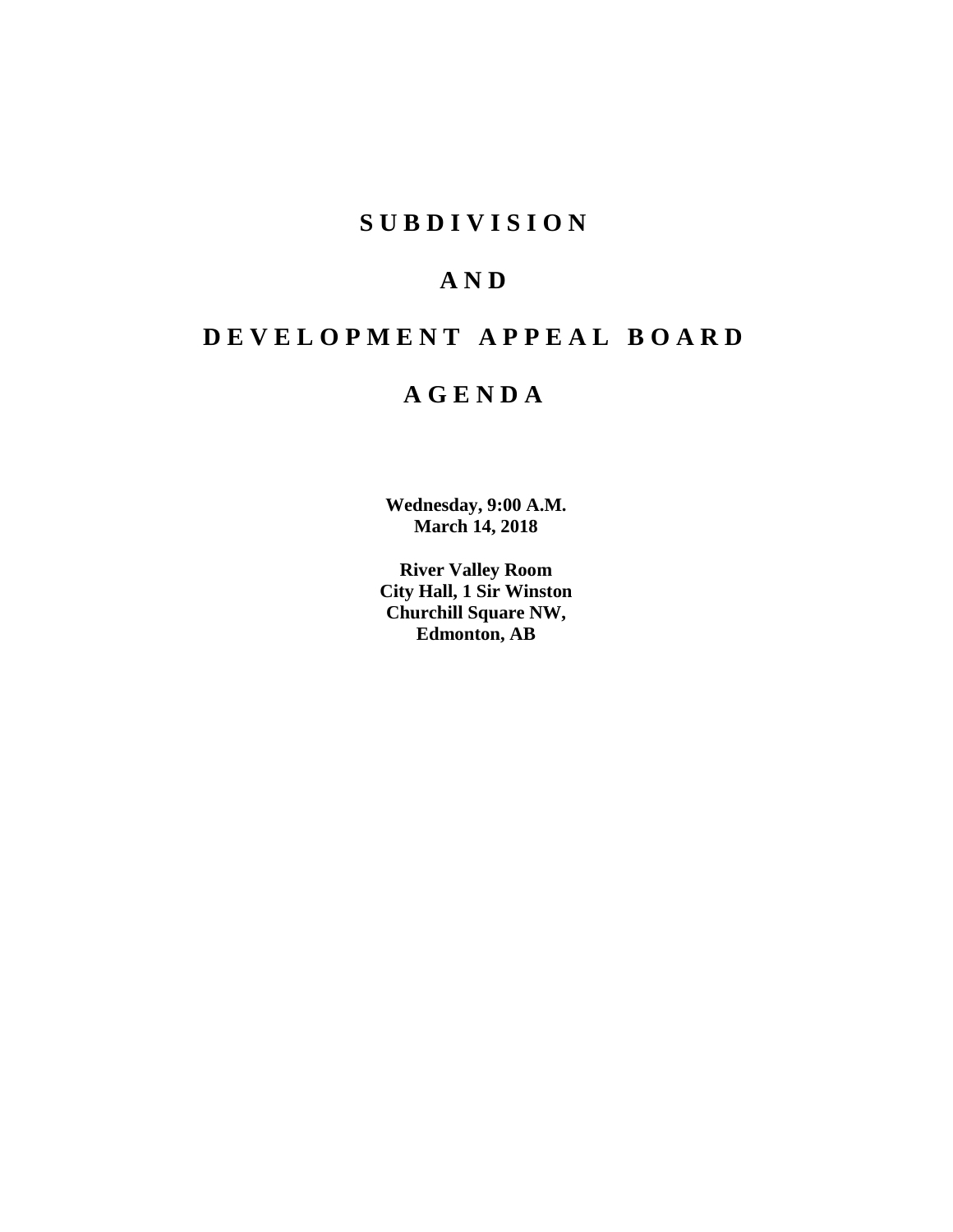## **SUBDIVISION AND DEVELOPMENT APPEAL BOARD RIVER VALLEY ROOM – CITY HALL**

| 9:00 A.M. | $SDAB-D-18-040$ | Construct and operate a temporary, surface<br>Non-accessory Parking Lot (58 vehicular<br>parking stalls, valid for up to 6 months from<br>March 1, 2018 to August 31, 2018) |  |  |
|-----------|-----------------|-----------------------------------------------------------------------------------------------------------------------------------------------------------------------------|--|--|
|           |                 | $11540 / 11558$ - Jasper Avenue NW<br>Project No.: 273063464-001                                                                                                            |  |  |
| NOTF:     |                 | Unless otherwise stated, all references to "section numbers" refer to<br>the authority under the Edmonton Zoning Bylaw 12800.                                               |  |  |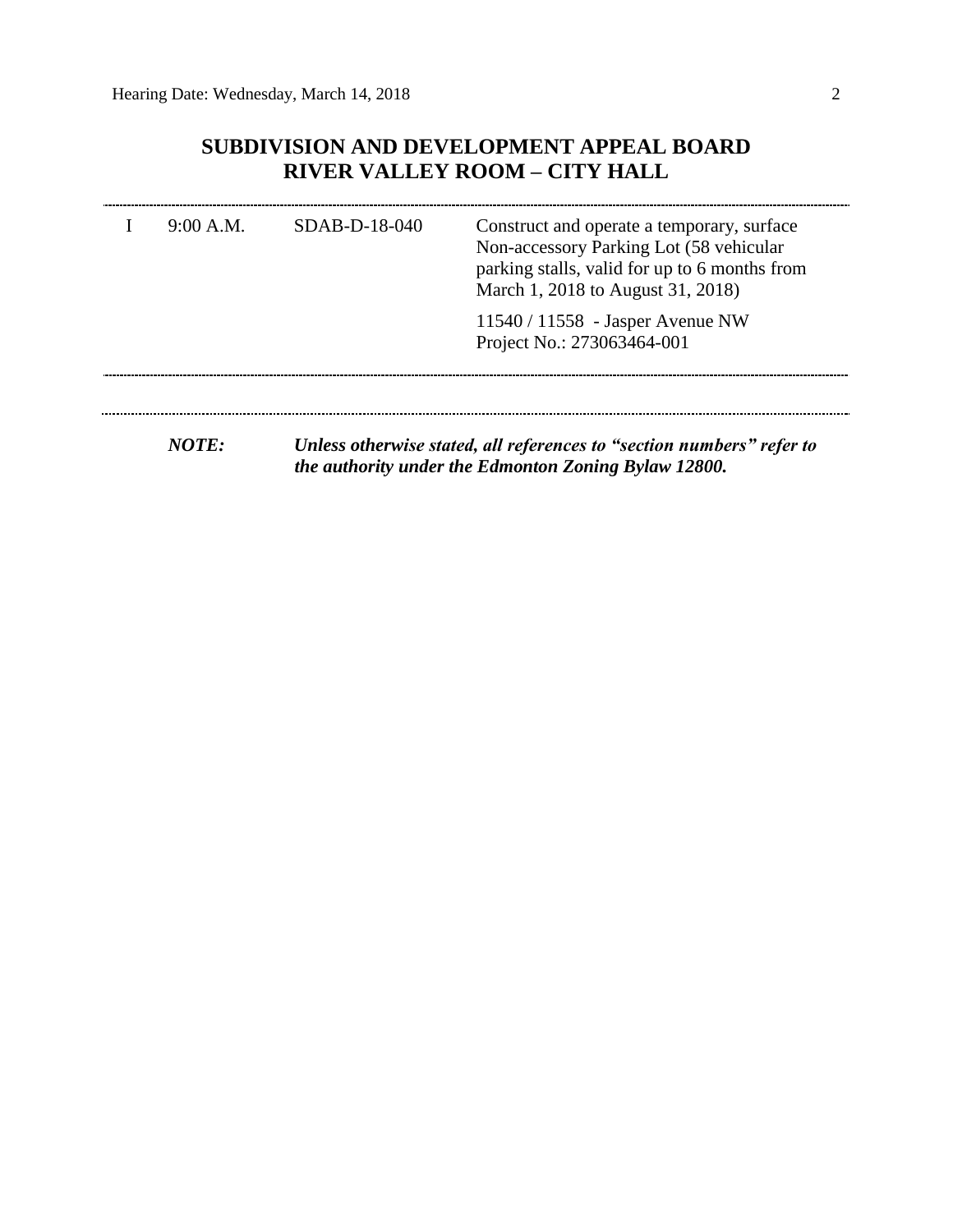| ITEM I: 9:00 A.M. |                                                        | FILE: SDAB-D-18-040                                                                                                                                                            |  |  |  |
|-------------------|--------------------------------------------------------|--------------------------------------------------------------------------------------------------------------------------------------------------------------------------------|--|--|--|
|                   | AN APPEAL FROM THE DECISION OF THE DEVELOPMENT OFFICER |                                                                                                                                                                                |  |  |  |
|                   | <b>APPELLANT:</b>                                      |                                                                                                                                                                                |  |  |  |
|                   | <b>APPLICATION NO.:</b>                                | 273063464-001                                                                                                                                                                  |  |  |  |
|                   | <b>APPLICATION TO:</b>                                 | Construct and operate a temporary,<br>surface Non-accessory Parking Lot (58<br>vehicular parking stalls, valid for up to 6<br>months from March 1, 2018 to August 31,<br>2018) |  |  |  |
|                   | <b>DECISION OF THE</b><br>DEVELOPMENT AUTHORITY:       | Refused                                                                                                                                                                        |  |  |  |
|                   | <b>DECISION DATE:</b>                                  | February 14, 2018                                                                                                                                                              |  |  |  |
|                   | <b>DATE OF APPEAL:</b>                                 | February 15, 2018                                                                                                                                                              |  |  |  |
|                   | MUNICIPAL DESCRIPTION<br>OF SUBJECT PROPERTY:          | 11540 / 11558 - Jasper Avenue NW                                                                                                                                               |  |  |  |
|                   | <b>LEGAL DESCRIPTION:</b>                              | Plan B3 Blk 15 Lots 81-83                                                                                                                                                      |  |  |  |
|                   | ZONE:                                                  | DC1 Direct Development Control<br>Provision (Area 8 of the Oliver Area<br>Redevelopment Plan)                                                                                  |  |  |  |
|                   | <b>OVERLAY:</b>                                        | N/A                                                                                                                                                                            |  |  |  |
|                   | <b>STATUTORY PLAN:</b>                                 | Oliver Area Redevelopment Plan                                                                                                                                                 |  |  |  |
|                   |                                                        |                                                                                                                                                                                |  |  |  |

## *Grounds for Appeal*

The Appellant provided the following reasons for appealing the decision of the Development Authority:

Development permit application is temporary for six months.

## *General Matters*

## **Appeal Information:**

The *Municipal Government Act*, RSA 2000, c M-26 states the following: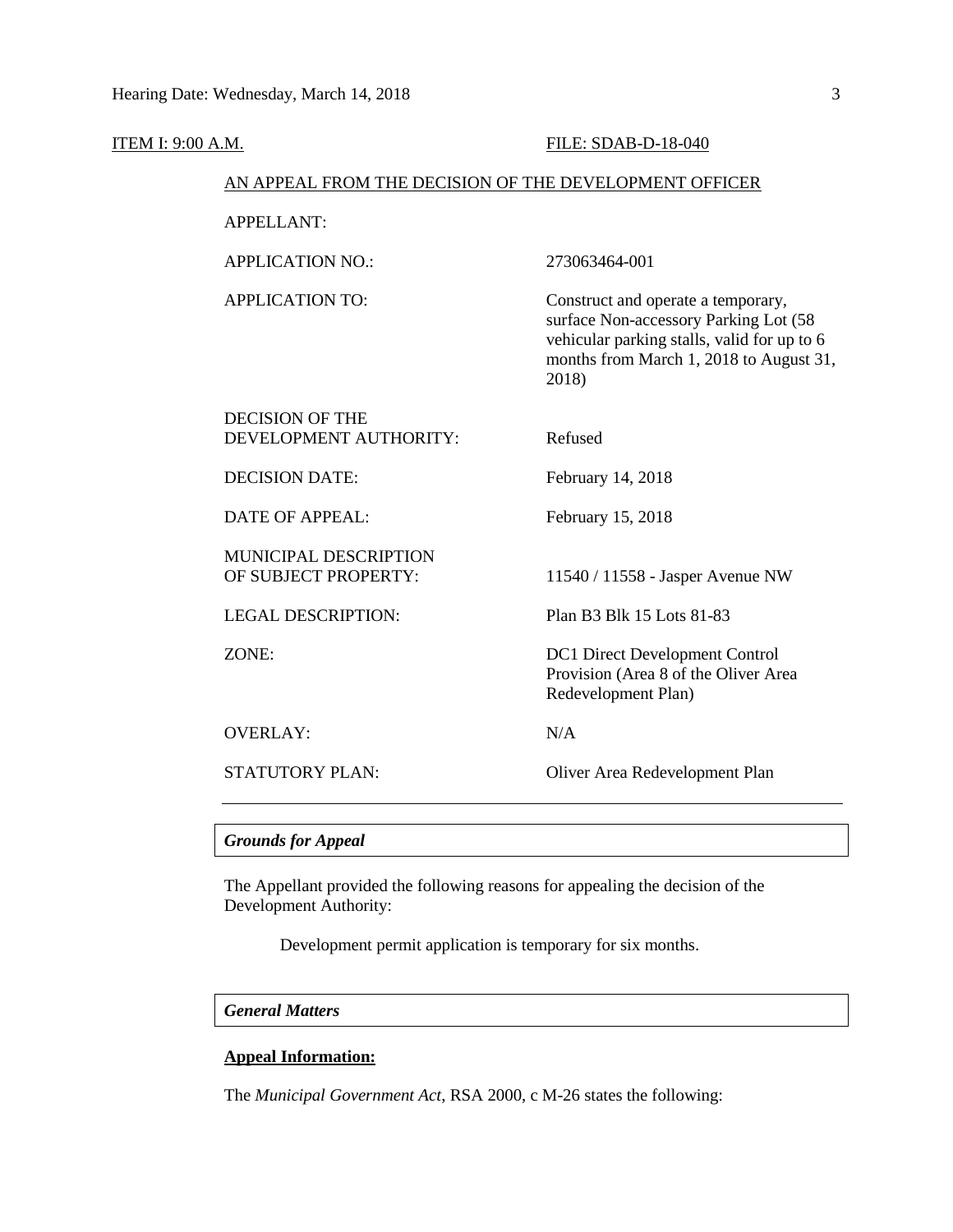#### **Grounds for appeal**

**685(1)** If a development authority

- (a) fails or refuses to issue a development permit to a person,
- (b) issues a development permit subject to conditions, or
- (c) issues an order under section 645,

the person applying for the permit or affected by the order under section 645 may appeal to the subdivision and development appeal board.

**685(4)** Despite subsections (1), (2) and (3), if a decision with respect to a development permit application in respect of a direct control district

- (a) …
- (b) is made by a development authority, the appeal is limited to whether the development authority followed the directions of council, and if the subdivision and development appeal board finds that the development authority did not follow the directions it may, in accordance with the directions, substitute its decision for the development authority's decision.

### **Appeals**

**686(1)** A development appeal to a subdivision and development appeal board is commenced by filing a notice of the appeal, containing reasons, with the board,

- (a) in the case of an appeal made by a person referred to in section 685(1)
	- (i) with respect to an application for a development permit,
		- (A) within 21 days after the date on which the decision is made under section 642, […]

## **General Provisions from the** *Oliver Area Redevelopment Plan:*

Under section 15.9.3(hh), **Non-accessory Parking** is a **listed Use** in the DC2 Direct Development Control Provision (Area 8 of the Oliver Area Redevelopment Plan) ("DC2  $-$  Area 8")

Section 15.9.2 states that the **Rationale** of **DC2 – Area 8** is: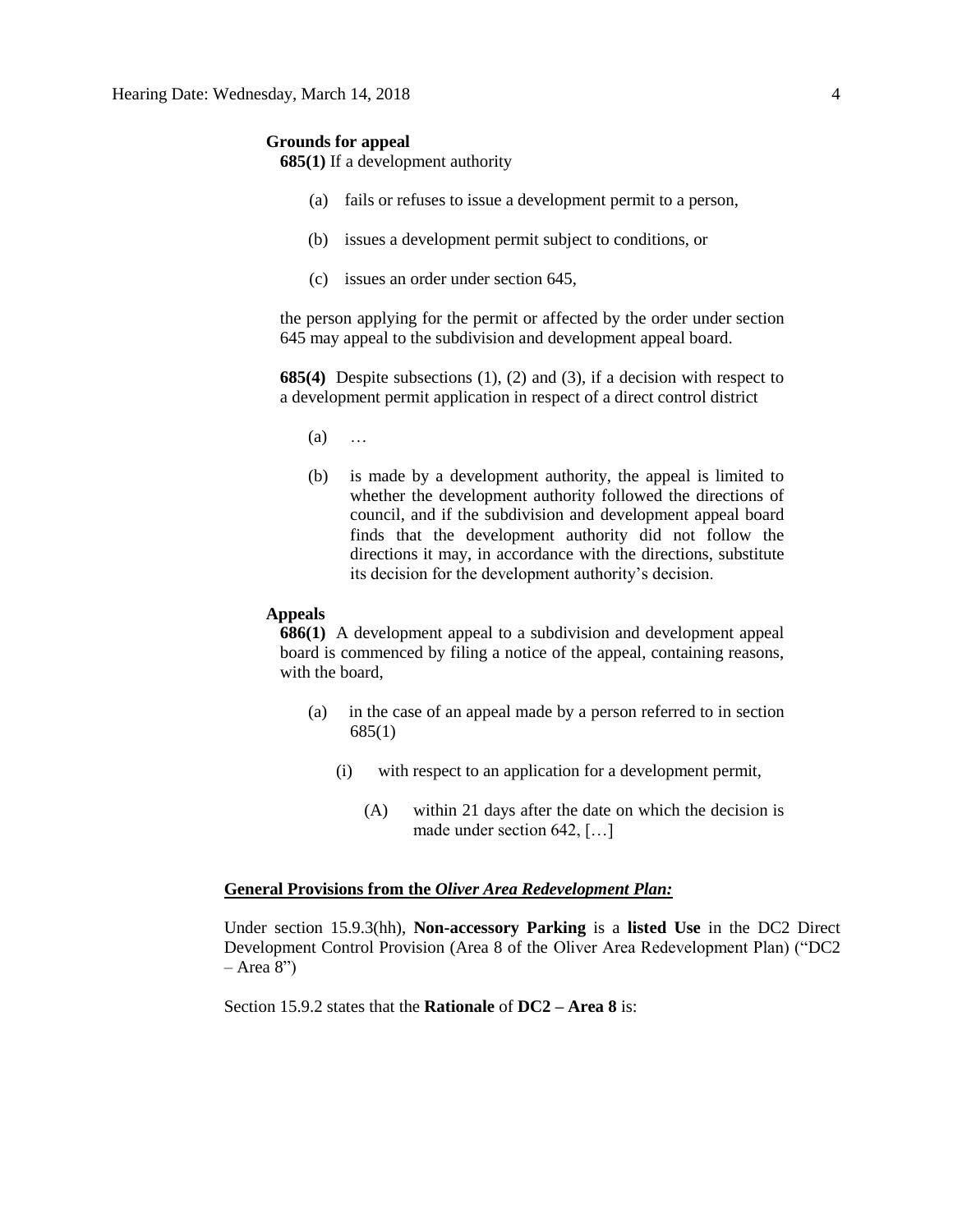To provide for a range of uses, with the objective of promoting the continuing development of a pedestrian oriented commercial strip in terms of land use activities and design elements. The District also provides opportunity for the inclusion of residential uses above the ground floor level.

## **General Provisions from the** *Edmonton Zoning Bylaw:*

Under section 7.4(41), **Non-accessory Parking** means:

development providing vehicular parking which is not primarily intended for the Use of residents, employees or clients of a particular development. Typical Uses include surface parking lots and parking structures located above or below Grade.

#### *Oliver Area Redevelopment Plan*

Section 3.4 under Plan Objectives states:

To support and encourage the strengthening of the Jasper Avenue commercial strip as the major focus of retail and service commercial activity, particularly pedestrian-oriented activity, in the area. This may include forging links with the adjacent commercial areas of 124 Street and Downtown.

## **Development Officer's Determination:**

**1) The proposed development is a surface, Non-accessory Parking lot, that does not meet the following policies of the Oliver Area Redevelopment Plan (ARP):**

**a) The proposed development does not support and encourage the strengthening of the Jasper Avenue commercial strip as the major focus of retail and service commercial activity, particularly pedestrian-oriented activity, in the area. (Reference: Oliver Area Redevelopment Plan, Section 3.4, page 6))** [unedited]

\_\_\_\_\_\_\_\_\_\_\_\_\_\_\_\_\_\_\_\_\_\_\_\_\_\_\_\_\_\_\_\_\_\_\_\_\_\_\_\_\_\_\_\_\_\_\_\_\_\_\_\_\_\_\_\_\_\_\_\_\_\_\_\_\_\_\_\_\_\_\_\_\_\_\_\_\_\_

Section 8.5.1(2) under Sub Area 4 states:

Lands immediately adjacent to Jasper Avenue shall be developed for a broad range of general retail, service commercial and business support services, oriented to both local and regional shoppers. Residential uses on upper storeys is allowed but not required. Uses which support high pedestrian levels and usage are encouraged. Auto oriented uses, and residential uses, beyond those which presently exist, are discouraged.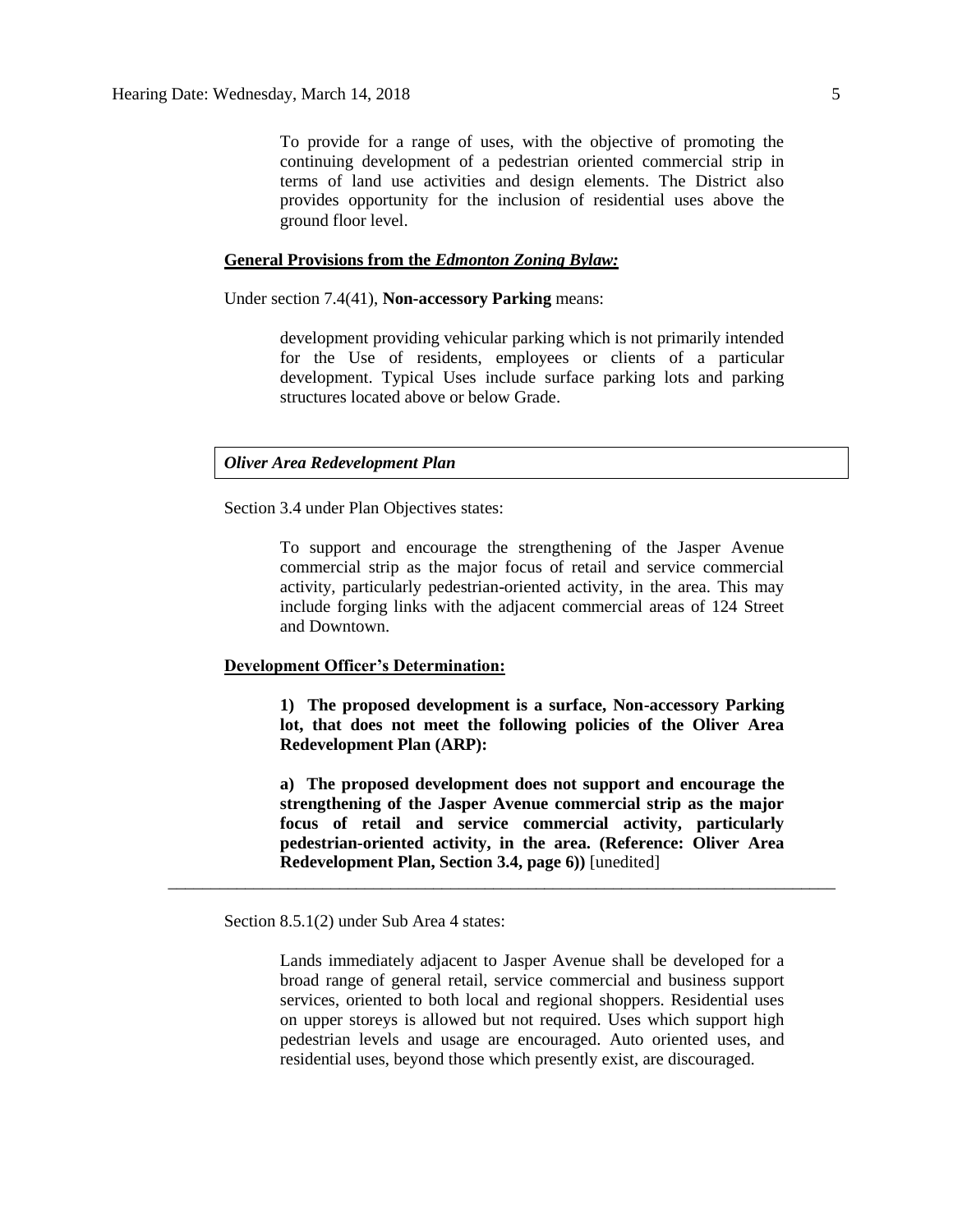**b) The proposed surface, Non-accessory Parking lot, is located immediately adjacent to Jasper Avenue, and is not developed as a broad range of general retail, service commercial and business support services, oriented to both local and regional shoppers...Auto oriented uses, and residential uses, beyond those which presently exist, are discouraged. (Reference: Oliver Area Redevelopment Plan, Section 8.5.1(2), page 28))** [unedited]

\_\_\_\_\_\_\_\_\_\_\_\_\_\_\_\_\_\_\_\_\_\_\_\_\_\_\_\_\_\_\_\_\_\_\_\_\_\_\_\_\_\_\_\_\_\_\_\_\_\_\_\_\_\_\_\_\_\_\_\_\_\_\_\_\_\_\_\_\_\_\_\_\_\_\_\_\_\_

Section 8.5.1(3) under Sub Area 4 states:

Design of any redevelopment along Jasper Avenue should include provisions for outdoor seating and assembly, should provide strong visual interest at ground floor levels, and should orient parking and loading to the rear of the building, to be accessed from the rear lane. Developments should have articulated facades to heighten visual interest, and avoid long monolithic facades. Intensive use of display windows and doors is encouraged, and blank walls are discouraged. Design measures must be included to reduce negative impacts such as noise, light, odours and negative visual elements on the residential area north of the lane. The development of nonaccessory parking fronting directly on Jasper Avenue is discouraged.

## **Development Officer's Determination:**

**c) Design of any redevelopment along Jasper Avenue should include provisions for outdoor seating and assembly, should provide strong visual interest at ground floor levels, and should orient parking and loading to the rear of the building, to be accessed from the rear lane... The development of non-accessory parking fronting directly on Jasper Avenue is discouraged. (Reference: Oliver Area Redevelopment Plan, Section 8.5.1(3), page 28-29)** [unedited]

## *Edmonton Zoning Bylaw*

Section 55.3(1)(b) under General Planting Requirements states:

for new development consisting of Residential-Related Use Classes, Commercial Use Classes, Industrial Use Classes, Basic Services Use Classes, and Community, Educational, Recreational and Cultural Service Use Classes, the number of trees and shrubs provided shall be determined on the basis of the following:

i. one tree for each 25 m2 and one shrub for each 15 m2 of Setback;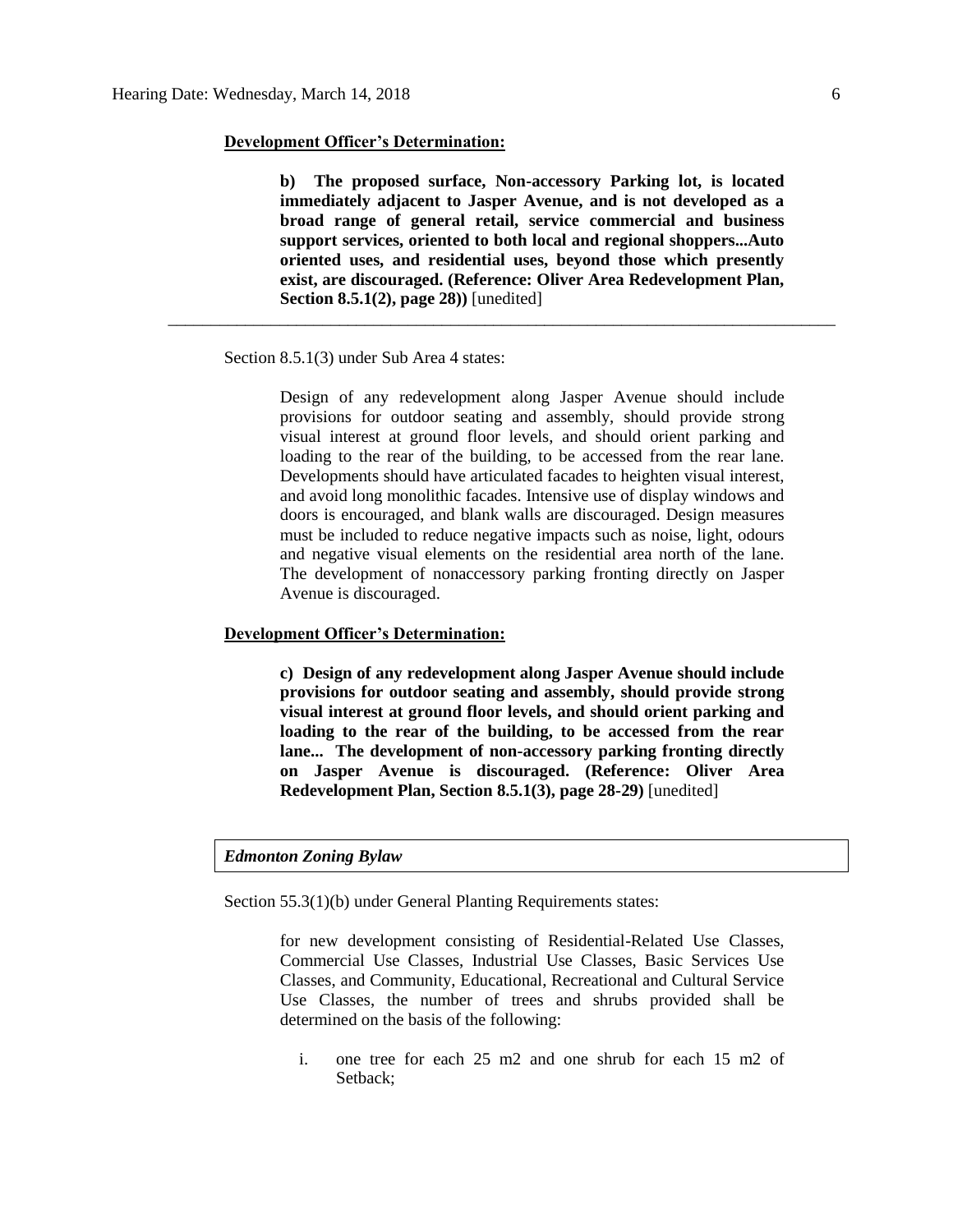- ii. one tree for each 20 m2 and one shrub for each 10 m2 of parking area islands, as determined by subsection 54.2(3); and
- iii. in no case shall there be less than one tree per parking area island.

**The proposed development, a surface, Non-accessory Parking lot, does not meet the following provisions of the Zoning Bylaw 12800:**

**2) Landscaping:**

**a) Landscaping shall be provided for new development consisting of Commercial Use Classes, the number of trees and shrubs provided shall be determined on the basis of Section 55.3(1)(b).** [unedited]

\_\_\_\_\_\_\_\_\_\_\_\_\_\_\_\_\_\_\_\_\_\_\_\_\_\_\_\_\_\_\_\_\_\_\_\_\_\_\_\_\_\_\_\_\_\_\_\_\_\_\_\_\_\_\_\_\_\_\_\_\_\_\_\_\_\_\_\_\_\_\_\_\_\_\_\_\_\_

Section 55.3(1)(e) under General Planting Requirements states:

all open space including Front Yards, Rear Yards, Side Yards and Yards, at Grade Amenity Areas, Private Outdoor Amenity Areas, Setback areas and Separation Spaces shall be landscaped with flower beds, grass, ground cover or suitable decorative hardscaping in addition to trees and shrubs. This requirement shall not apply to those areas designated for parking or vehicular circulation.

Section 15.9.4(f) of  $DC2 - Area 8$  states "In order to promote the formation of a pedestrian-oriented shopping street, no minimum Front Yard shall be required."

Section 15.9.4(g) of  $DC2 - Area 8$  states "The minimum Rear Yard shall be 7.5m, except that this may be reduced to 2.0m provided adequate access is provided for service vehicles and parking."

Section 15.9.4(h) of DC2 – Area 8 states "A minimum Side Yard of 2.0m shall be required where a lot abuts a flanking roadway other than a lane."

Under section 6.1(124), **Yard** means:

the part of a Site unoccupied by any portion of a building or structure [1.0](javascript:void(0);)  [m](javascript:void(0);) or more above Grade, unless otherwise permitted in this Bylaw. A Yard is not a Setback, Amenity Area or Separation Space.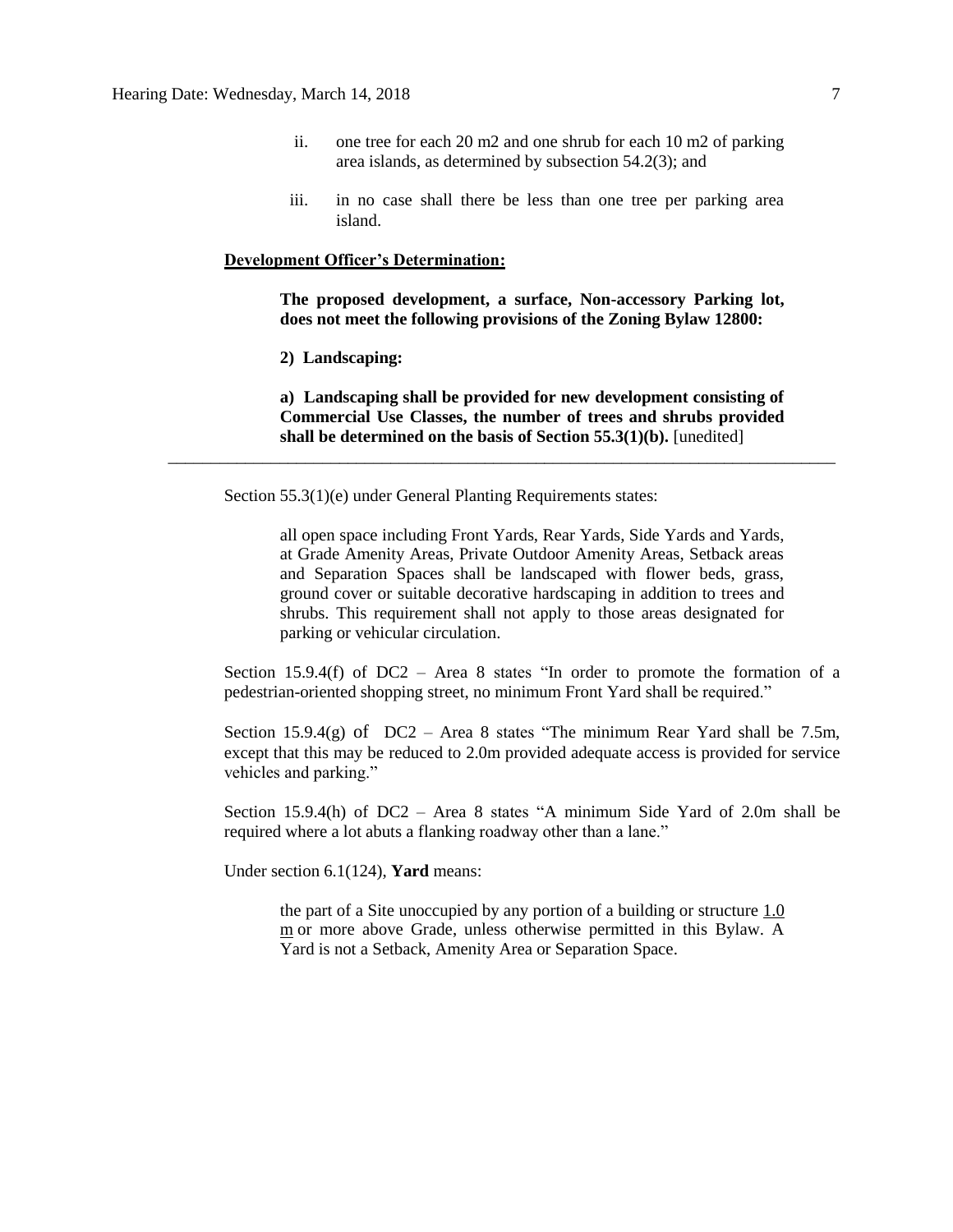

**b) All open space including Front Yards, Rear Yards, Side Yards and Yards, and Setback areas shall be landscaped with flower beds, grass, ground cover or suitable decorative hardscaping in addition to trees and shrubs. (Reference: Section 55.3(1)(e)) Within the DC1, Area 8, of the Oliver ARP, the minimum yards are: no minimum Front Yard, minimum Rear Yard shall be 7.5 m, and a minimum Side Yard of 2.0 m.** [unedited]

\_\_\_\_\_\_\_\_\_\_\_\_\_\_\_\_\_\_\_\_\_\_\_\_\_\_\_\_\_\_\_\_\_\_\_\_\_\_\_\_\_\_\_\_\_\_\_\_\_\_\_\_\_\_\_\_\_\_\_\_\_\_\_\_\_\_\_\_\_\_\_\_\_\_\_\_\_\_

Section 55.5(2) under General (Landscaping) Requirements states:

The Development Officer may require Landscaping of areas within a Site that are intended for future development if, in the opinion of the Development Officer, the lack of Landscaping creates a potential negative visual impact, given the visibility of these areas from adjacent properties and public roadways.

### **Development Officer's Determination:**

**c) The Development Officer may require Landscaping of areas within a Site that are intended for future development if, in the opinion of the Development Officer, the lack of Landscaping creates a potential negative visual impact, given the visibility of these areas from adjacent properties and public roadways. (Reference: Section 55.5(2))** [unedited]

Section 55.7(1)(a)(b)(iv) under Additional Landscaping Regulations for Specific Land Uses states:

\_\_\_\_\_\_\_\_\_\_\_\_\_\_\_\_\_\_\_\_\_\_\_\_\_\_\_\_\_\_\_\_\_\_\_\_\_\_\_\_\_\_\_\_\_\_\_\_\_\_\_\_\_\_\_\_\_\_\_\_\_\_\_\_\_\_\_\_\_\_\_\_\_\_\_\_\_\_

The Development Officer may require Landscaping in addition to that specified in Section 55 if: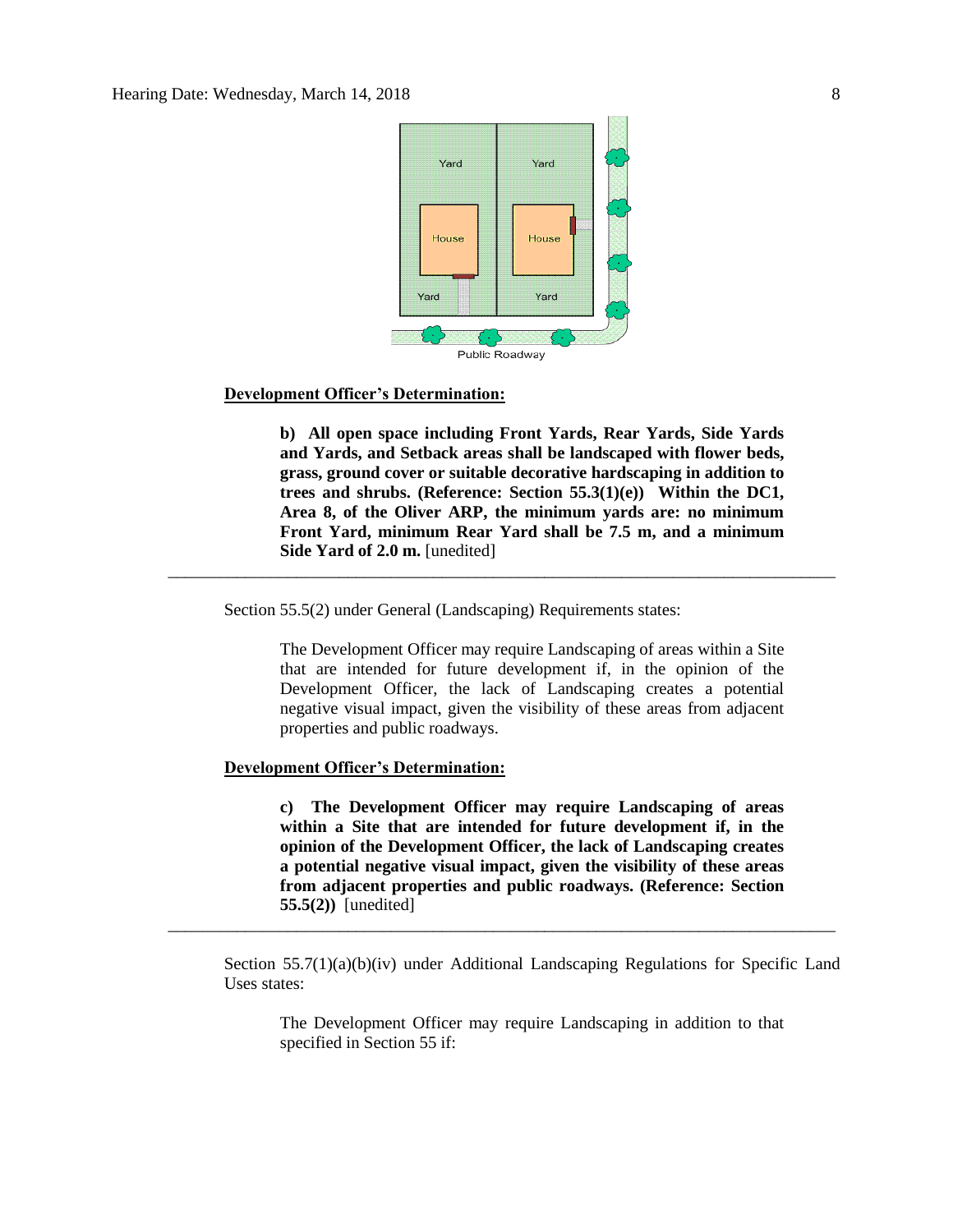- a. there is a likelihood that the proposed development will generate undesirable impacts on surrounding Sites and between Uses within the development, such as poor appearance, excessive noise, light, odours, traffic, litter or dust;
- b. such additional Landscaping is warranted due to combinations of Uses including, but not limited to the following:
	- …
		- iv. any Non-accessory Parking

**d) The Development Officer may require Landscaping in addition to that specified in Section 55, if such additional Landscaping is warranted due to combinations of Uses including Non-accessory Parking. (Reference: Section 55.7(1)(a)(b)(iv))** [unedited]

\_\_\_\_\_\_\_\_\_\_\_\_\_\_\_\_\_\_\_\_\_\_\_\_\_\_\_\_\_\_\_\_\_\_\_\_\_\_\_\_\_\_\_\_\_\_\_\_\_\_\_\_\_\_\_\_\_\_\_\_\_\_\_\_\_\_\_\_\_\_\_\_\_\_\_\_\_\_

Section 55.5(5) under General (Landscaping) Requirements states:

Any parking lot having eight or more parking spaces that is visible from an Abutting Site in a Residential or Commercial Zone, or from a public roadway other than a Lane, or from a LRT line, shall have perimeter planting. The location, length, thickness and Height of such perimeter planting at maturity shall, in conjunction with a change in Grade or other natural or man-made features, be sufficient to provide substantial interruption of the view of the parking lot.

## **Development Officer's Determination:**

**e) Any parking lot having eight or more parking spaces that is visible from an Abutting Site in a Commercial Zone, or from a public roadway other than a Lane, shall have perimeter planting. (Reference: Section 55.5(5))**

**The applicant is proposing no landscaping, contrary to the above referenced Sections of the Landscaping regulations.** [unedited]

Section 54.2(3)(b) under Landscaped Islands Within Parking Areas states:

\_\_\_\_\_\_\_\_\_\_\_\_\_\_\_\_\_\_\_\_\_\_\_\_\_\_\_\_\_\_\_\_\_\_\_\_\_\_\_\_\_\_\_\_\_\_\_\_\_\_\_\_\_\_\_\_\_\_\_\_\_\_\_\_\_\_\_\_\_\_\_\_\_\_\_\_\_\_

For parking areas containing parking for 40 or more vehicles, a minimum of two landscaped islands shall be required. These islands shall be placed to provide visual relief, to assist vehicular circulation and to organize large areas of parking into smaller cells. The number of islands provided shall be to the satisfaction of the Development Officer.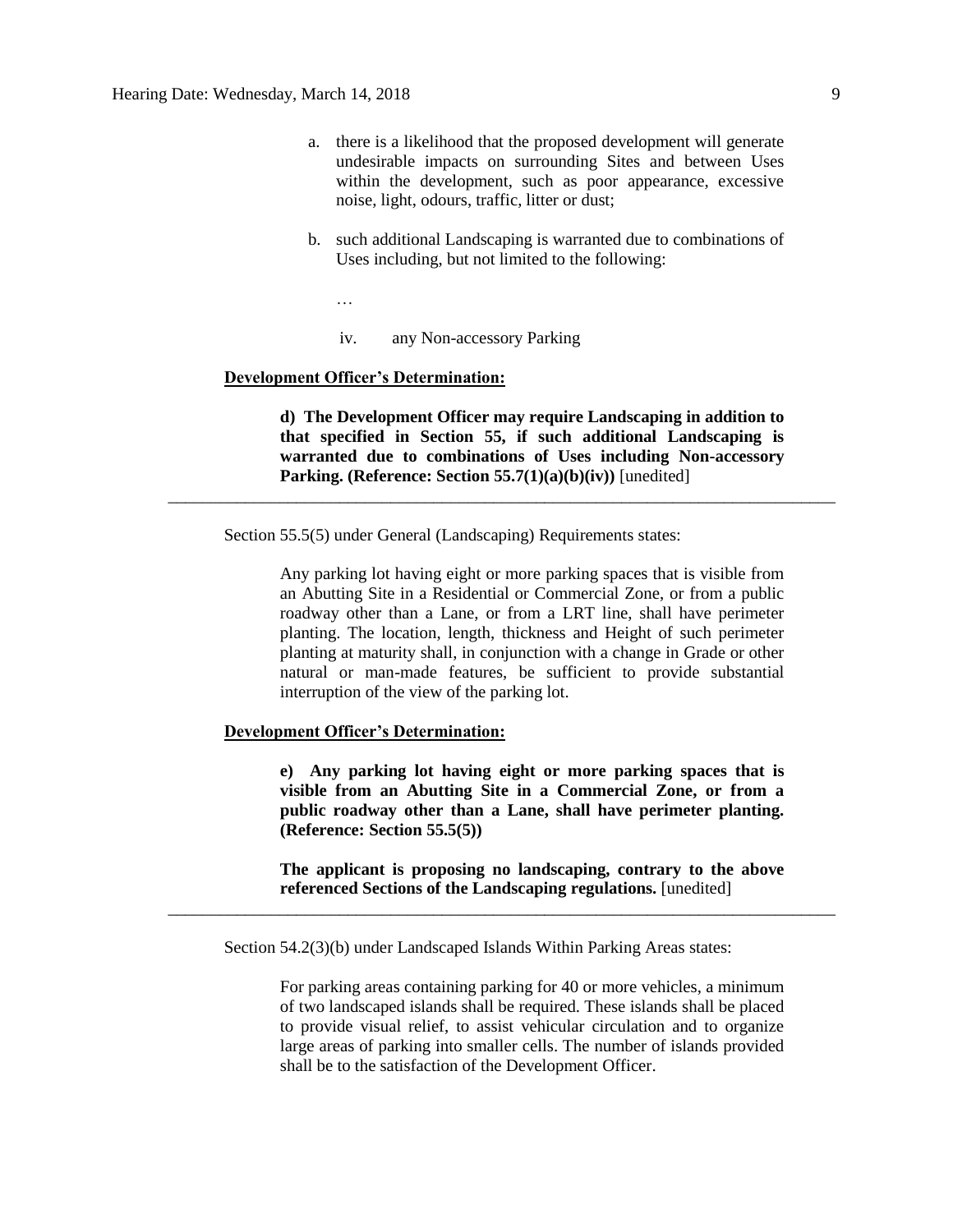**3) For parking areas containing parking for 40 or more vehicles, a minimum of two landscaped islands shall be required. These islands shall be placed to provide visual relief, to assist vehicular circulation and to organize large areas of parking into smaller cells. The number of islands provided shall be to the satisfaction of the Development Officer. (Reference: Section 54.2(3)(b))**

**No landscaped parking islands are proposed, contrary to Section 54.2(3)(b).** [unedited]

\_\_\_\_\_\_\_\_\_\_\_\_\_\_\_\_\_\_\_\_\_\_\_\_\_\_\_\_\_\_\_\_\_\_\_\_\_\_\_\_\_\_\_\_\_\_\_\_\_\_\_\_\_\_\_\_\_\_\_\_\_\_\_\_\_\_\_\_\_\_\_\_\_\_\_\_\_\_

Section 54.1(3)(a) under Parking for People with Disabilities states:

Parking spaces for the disabled shall:

- i. be provided in accordance with the Alberta Building Code in effect at the time of the Development Permit application, for which no discretion exists;
- ii. be included, by the Development Officer, in the calculation of the applicable minimum parking requirement; and
- iii. be identified as parking spaces for the disabled through the use of appropriate signage, in accordance with Provincial standards.

### **Development Officer's Determination:**

**4) Disabled Parking Spaces shall be provided in accordance to Section 54.1(3).**

**No Disabled Parking Spaces are proposed, contrary to Section 54.1(3).** [unedited]

*Previous Subdivision and Development Appeal Board Decision*

| Application Number   Description |                                                       | <b>Decision</b>                                 |  |  |
|----------------------------------|-------------------------------------------------------|-------------------------------------------------|--|--|
| SDAB-D-16-010                    | To operate a Temporary Non   The appeal is DENIED and |                                                 |  |  |
|                                  | Accessory Parking Lot for $2 \mid$ the decision of    | the                                             |  |  |
|                                  |                                                       | Years (December 2015 - Development Authority is |  |  |
|                                  | December, 2017)                                       | CONFIRMED.                                      |  |  |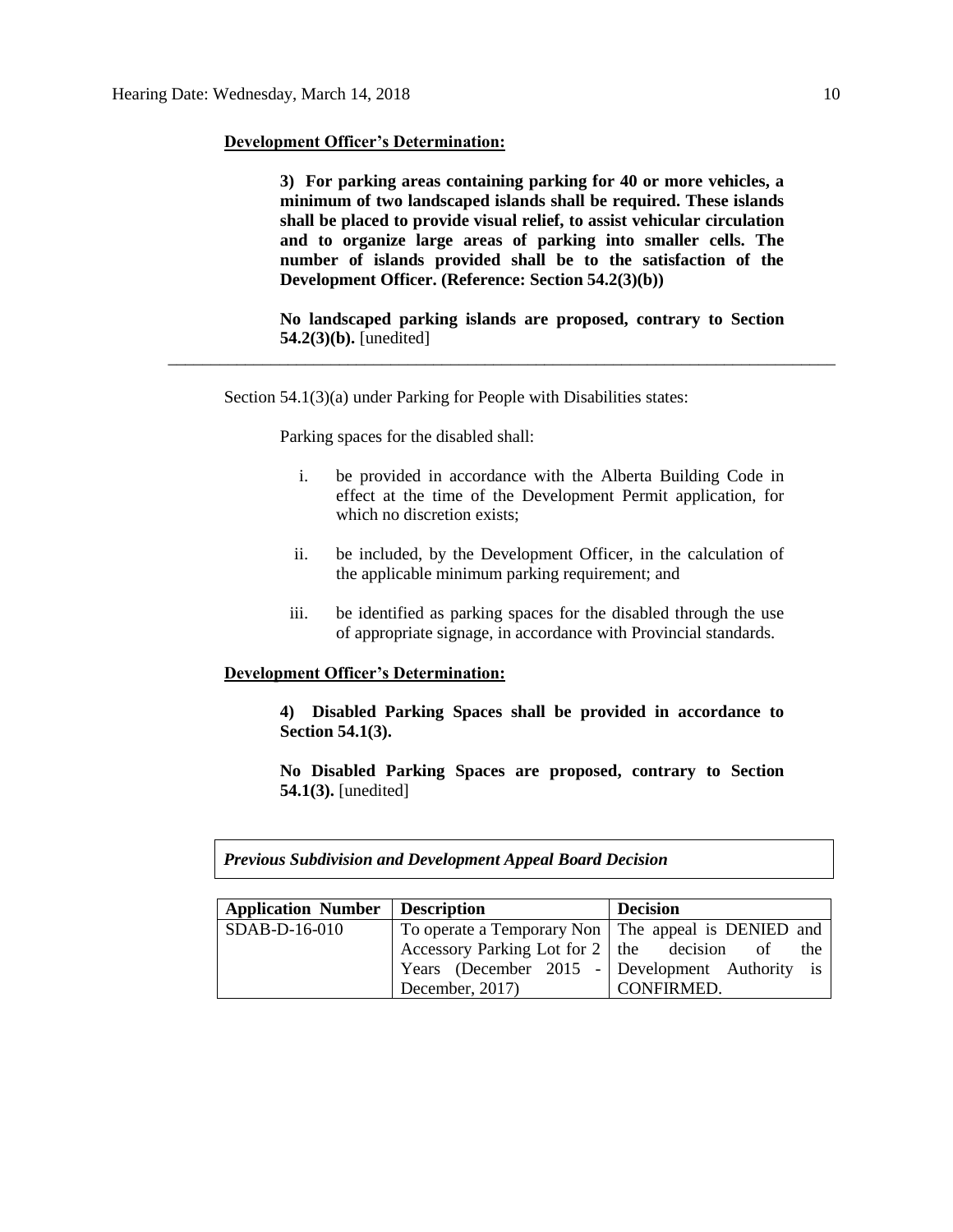## Notice to Applicant/Appellant

Provincial legislation requires that the Subdivision and Development Appeal Board issue its official decision in writing within fifteen days of the conclusion of the hearing. Bylaw No. 11136 requires that a verbal announcement of the Board's decision shall be made at the conclusion of the hearing of an appeal, but the verbal decision is not final nor binding on the Board until the decision has been given in writing in accordance with the *Municipal Government Act*.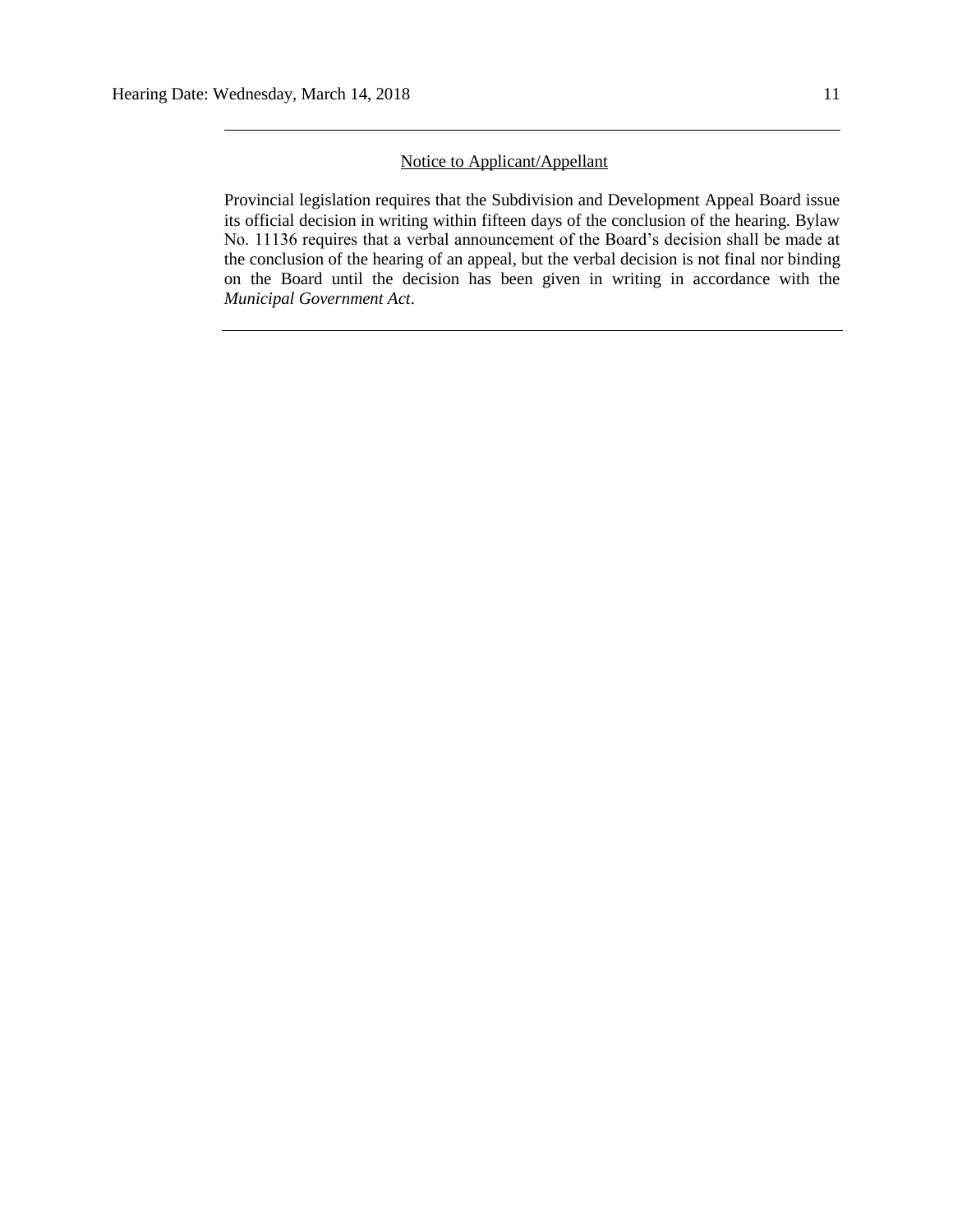| <b>Imónfon</b>                                                                                                                                                                                           | Project Number: 273063464-001<br><b>Application Date:</b><br>JAN 23, 2018<br>Printed:<br>February 15, 2018 at 3:20 PM                                       |  |  |  |  |
|----------------------------------------------------------------------------------------------------------------------------------------------------------------------------------------------------------|-------------------------------------------------------------------------------------------------------------------------------------------------------------|--|--|--|--|
| <b>Application for</b>                                                                                                                                                                                   | 1 of 3<br>Page:                                                                                                                                             |  |  |  |  |
| <b>Major Development Permit</b>                                                                                                                                                                          |                                                                                                                                                             |  |  |  |  |
| This document is a Development Permit Decision for the development application described below.                                                                                                          |                                                                                                                                                             |  |  |  |  |
| <b>Applicant</b>                                                                                                                                                                                         | Property Address(es) and Legal Description(s)<br>11540 - JASPER AVENUE NW<br>Plan B3 Blk 15 Lot 81<br>11558 - JASPER AVENUE NW<br>Plan B3 Blk 15 Lots 82-83 |  |  |  |  |
| <b>Scope of Application</b><br>To construct and operate a temporary, surface Non-accessory Parking lot (58 vehicular parking stalls, valid for up to 6 months from<br>March 1, 2018 to August 31, 2018). |                                                                                                                                                             |  |  |  |  |
| <b>Permit Details</b>                                                                                                                                                                                    |                                                                                                                                                             |  |  |  |  |
| Class of Permit: Class B<br>Gross Floor Area (sq.m.):<br>New Sewer Service Required: N<br>Site Area (sq. m.): 2217.78                                                                                    | Contact Person:<br>Lot Grading Needed?: N<br>NumberOfMainFloorDwellings:<br>Stat. Plan Overlay/Annex Area: Oliver                                           |  |  |  |  |
| I/We certify that the above noted details are correct.                                                                                                                                                   |                                                                                                                                                             |  |  |  |  |
| Applicant signature:                                                                                                                                                                                     |                                                                                                                                                             |  |  |  |  |
| <b>Development Application Decision</b><br>Refused                                                                                                                                                       |                                                                                                                                                             |  |  |  |  |
| THIS IS NOT A PERMIT                                                                                                                                                                                     |                                                                                                                                                             |  |  |  |  |
|                                                                                                                                                                                                          |                                                                                                                                                             |  |  |  |  |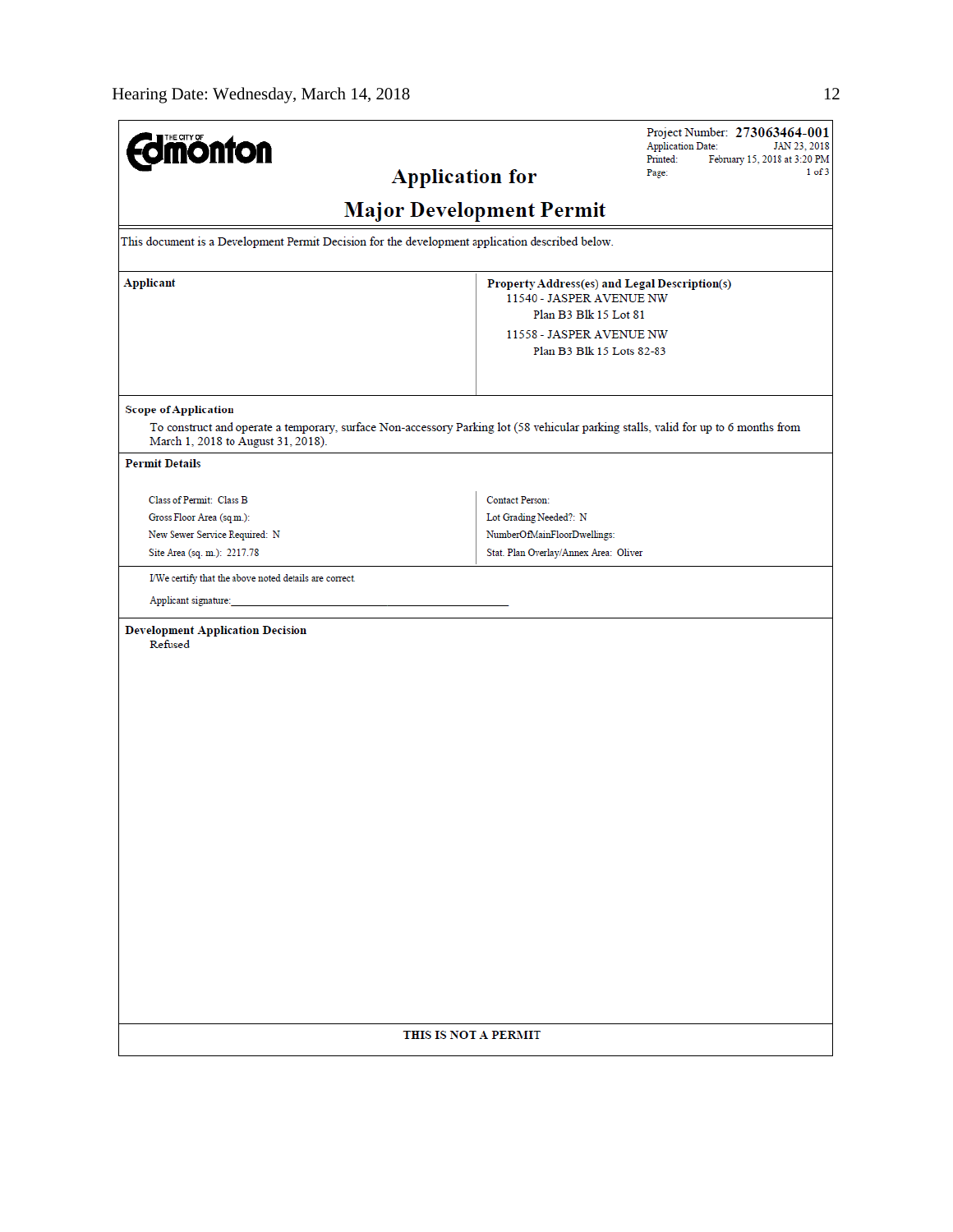| <b>mönton</b>                                                                                                                                                                                                                                                                                                                                                                                                                                                    | Project Number: 273063464-001<br><b>Application Date:</b><br>JAN 23, 2018<br>Printed:<br>February 15, 2018 at 3:20 PM |  |  |  |  |
|------------------------------------------------------------------------------------------------------------------------------------------------------------------------------------------------------------------------------------------------------------------------------------------------------------------------------------------------------------------------------------------------------------------------------------------------------------------|-----------------------------------------------------------------------------------------------------------------------|--|--|--|--|
| <b>Application for</b>                                                                                                                                                                                                                                                                                                                                                                                                                                           | $2$ of $3$<br>Page:                                                                                                   |  |  |  |  |
| <b>Major Development Permit</b>                                                                                                                                                                                                                                                                                                                                                                                                                                  |                                                                                                                       |  |  |  |  |
| <b>Reason for Refusal</b><br>1) The proposed development is a surface, Non-accessory Parking lot, that does not meet the following policies of the Oliver Area<br>Redevelopment Plan (ARP):                                                                                                                                                                                                                                                                      |                                                                                                                       |  |  |  |  |
| a) The proposed development does not support and encourage the strengthening of the Jasper Avenue commercial strip as the<br>major focus of retail and service commercial activity, particularly pedestrian-oriented activity, in the area. (Reference: Oliver Area<br>Redevelopment Plan, Section 3.4, page 6))                                                                                                                                                 |                                                                                                                       |  |  |  |  |
| b) The proposed surface, Non-accessory Parking lot, is located immediately adjacent to Jasper Avenue, and is not developed as a<br>broad range of general retail, service commercial and business support services, oriented to both local and regional shoppersAuto<br>oriented uses, and residential uses, beyond those which presently exist, are discouraged. (Reference: Oliver Area Redevelopment<br>Plan, Section $8.5.1(2)$ , page $28$ )                |                                                                                                                       |  |  |  |  |
| c) Design of any redevelopment along Jasper Avenue should include provisions for outdoor seating and assembly, should provide<br>strong visual interest at ground floor levels, and should orient parking and loading to the rear of the building, to be accessed from<br>the rear lane The development of non-accessory parking fronting directly on Jasper Avenue is discouraged. (Reference: Oliver<br>Area Redevelopment Plan, Section 8.5.1(3), page 28-29) |                                                                                                                       |  |  |  |  |
| The proposed development, a surface, Non-accessory Parking lot, does not meet the following provisions of the Zoning Bylaw<br>12800:                                                                                                                                                                                                                                                                                                                             |                                                                                                                       |  |  |  |  |
| 2) Landscaping:                                                                                                                                                                                                                                                                                                                                                                                                                                                  |                                                                                                                       |  |  |  |  |
| a) Landscaping shall be provided for new development consisting of Commercial Use Classes, the number of trees and shrubs<br>provided shall be determined on the basis of Section 55.3(1)(b).                                                                                                                                                                                                                                                                    |                                                                                                                       |  |  |  |  |
| b) All open space including Front Yards, Rear Yards, Side Yards and Yards, and Setback areas shall be landscaped with flower<br>beds, grass, ground cover or suitable decorative hardscaping in addition to trees and shrubs. (Reference: Section 55.3(1)(e))<br>Within the DC1, Area 8, of the Oliver ARP, the minimum yards are: no minimum Front Yard, minimum Rear Yard shall be 7.5 m,<br>and a minimum Side Yard of 2.0 m.                                 |                                                                                                                       |  |  |  |  |
| c) The Development Officer may require Landscaping of areas within a Site that are intended for future development if, in the<br>opinion of the Development Officer, the lack of Landscaping creates a potential negative visual impact, given the visibility of these<br>areas from adjacent properties and public roadways. (Reference: Section 55.5(2))                                                                                                       |                                                                                                                       |  |  |  |  |
| d) The Development Officer may require Landscaping in addition to that specified in Section 55, if such additional Landscaping is<br>warranted due to combinations of Uses including Non-accessory Parking. (Reference: Section 55.7(1)(a)(b)(iv))                                                                                                                                                                                                               |                                                                                                                       |  |  |  |  |
| e) Any parking lot having eight or more parking spaces that is visible from an Abutting Site in a Commercial Zone, or from a<br>public roadway other than a Lane, shall have perimeter planting. (Reference: Section 55.5(5))                                                                                                                                                                                                                                    |                                                                                                                       |  |  |  |  |
| The applicant is proposing no landscaping, contrary to the above referenced Sections of the Landscaping regulations.                                                                                                                                                                                                                                                                                                                                             |                                                                                                                       |  |  |  |  |
| 3) For parking areas containing parking for 40 or more vehicles, a minimum of two landscaped islands shall be required. These<br>islands shall be placed to provide visual relief, to assist vehicular circulation and to organize large areas of parking into smaller<br>cells. The number of islands provided shall be to the satisfaction of the Development Officer. (Reference: Section 54.2(3)(b))                                                         |                                                                                                                       |  |  |  |  |
| No landscaped parking islands are proposed, contrary to Section 54.2(3)(b).                                                                                                                                                                                                                                                                                                                                                                                      |                                                                                                                       |  |  |  |  |
| 4) Disabled Parking Spaces shall be provided in accordance to Section 54.1(3).                                                                                                                                                                                                                                                                                                                                                                                   |                                                                                                                       |  |  |  |  |
| No Disabled Parking Spaces are proposed, contrary to Section 54.1(3).                                                                                                                                                                                                                                                                                                                                                                                            |                                                                                                                       |  |  |  |  |
| THIS IS NOT A PERMIT                                                                                                                                                                                                                                                                                                                                                                                                                                             |                                                                                                                       |  |  |  |  |
|                                                                                                                                                                                                                                                                                                                                                                                                                                                                  |                                                                                                                       |  |  |  |  |
|                                                                                                                                                                                                                                                                                                                                                                                                                                                                  |                                                                                                                       |  |  |  |  |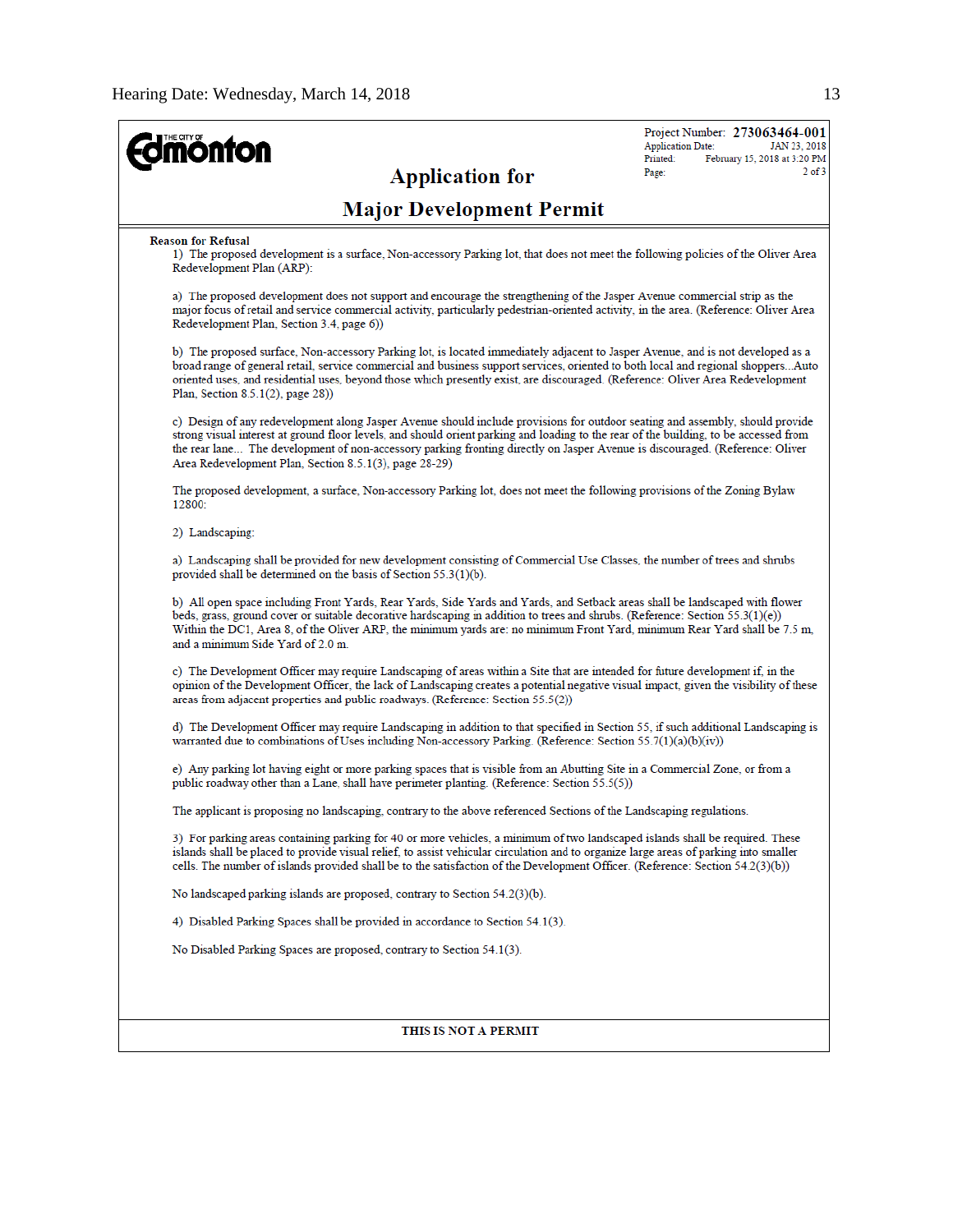| THE CITY OF<br><b>nonton</b> |                                                                                                                                                                                                                    |                        |          | <b>Application Date:</b> | Project Number: 273063464-001<br>JAN 23, 2018 |  |
|------------------------------|--------------------------------------------------------------------------------------------------------------------------------------------------------------------------------------------------------------------|------------------------|----------|--------------------------|-----------------------------------------------|--|
|                              |                                                                                                                                                                                                                    | <b>Application for</b> |          | Printed:<br>Page:        | February 15, 2018 at 3:20 PM<br>$3$ of $3$    |  |
|                              |                                                                                                                                                                                                                    |                        |          |                          |                                               |  |
|                              | <b>Major Development Permit</b>                                                                                                                                                                                    |                        |          |                          |                                               |  |
| <b>Rights of Appeal</b>      | The Applicant has the right of appeal within 14 days of receiving notice of the Development Application Decision, as outlined in<br>Chapter 24, Section 683 through 689 of the Municipal Government Amendment Act. |                        |          |                          |                                               |  |
| Issue Date: Feb 14, 2018     | Development Authority: LOUIE, CINDY                                                                                                                                                                                |                        |          | Signature:               |                                               |  |
| Fees                         |                                                                                                                                                                                                                    |                        |          |                          |                                               |  |
|                              | <b>Fee Amount</b>                                                                                                                                                                                                  | <b>Amount Paid</b>     | Receipt# | <b>Date Paid</b>         |                                               |  |
| Major Dev. Application Fee   | \$510.00                                                                                                                                                                                                           | \$510.00               | 04758441 | Jan 23, 2018             |                                               |  |
| <b>Total GST Amount:</b>     | \$0.00                                                                                                                                                                                                             |                        |          |                          |                                               |  |
| <b>Totals for Permit:</b>    | \$510.00                                                                                                                                                                                                           | \$510.00               |          |                          |                                               |  |
|                              |                                                                                                                                                                                                                    | THIS IS NOT A PERMIT   |          |                          |                                               |  |
|                              |                                                                                                                                                                                                                    |                        |          |                          |                                               |  |
|                              |                                                                                                                                                                                                                    |                        |          |                          |                                               |  |